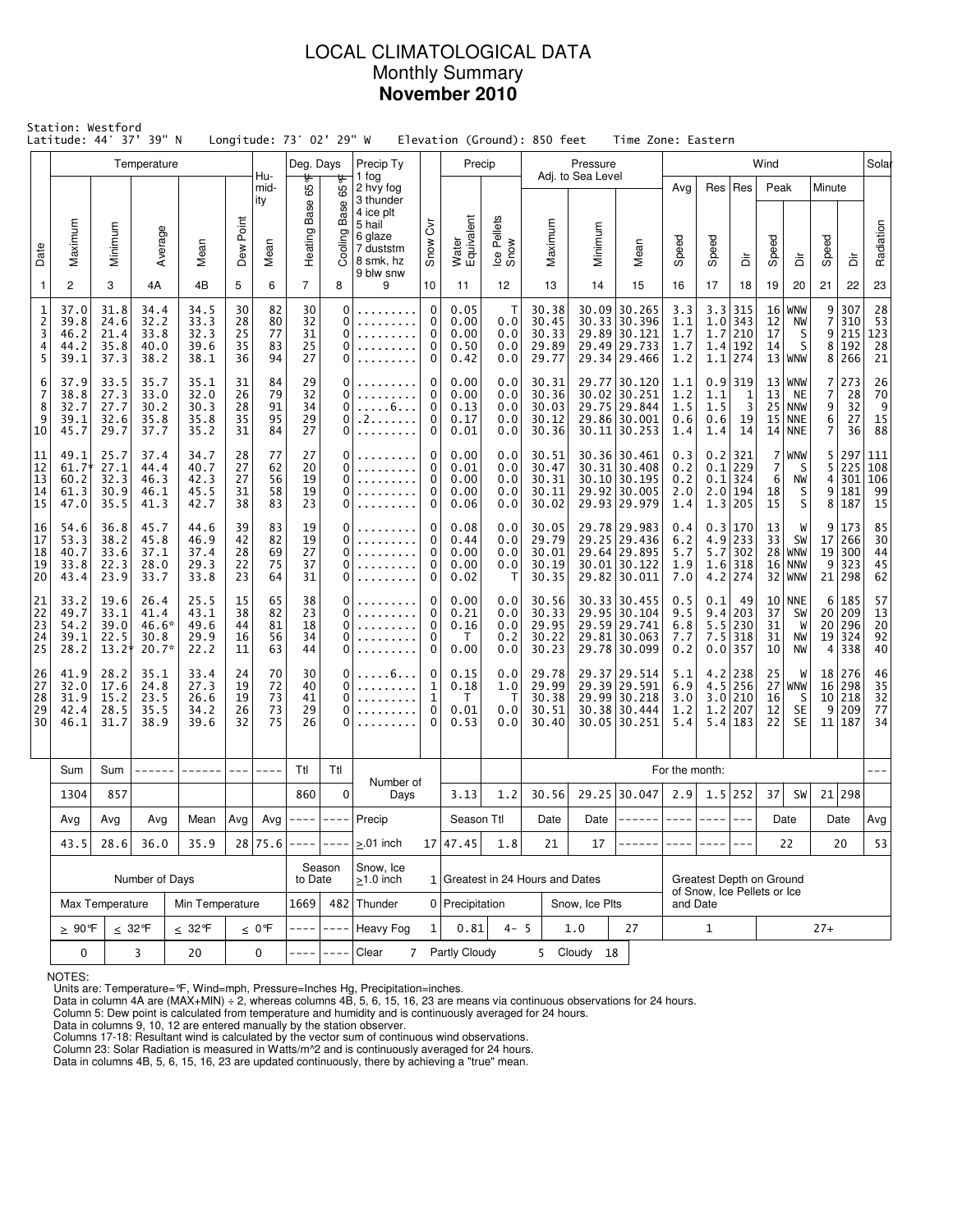# OBSERVATIONS AT 3-HOUR INTERVALS **November 2010: Westford**

|                                                           |                                           |                                                                                            |                                                                           |                                              |                                              |                                              | Wind                                                                                                           |                                                |                                             |                                                 |                                                                                                    |                                                              |                                              |                                              |                                                                                                                              | Wind                                   |                                                            |                                                      |                                            |                                                                                                  |                                                              |                                              |                                                                             |                                                           | Wind                                                                      |                                                                             |  |
|-----------------------------------------------------------|-------------------------------------------|--------------------------------------------------------------------------------------------|---------------------------------------------------------------------------|----------------------------------------------|----------------------------------------------|----------------------------------------------|----------------------------------------------------------------------------------------------------------------|------------------------------------------------|---------------------------------------------|-------------------------------------------------|----------------------------------------------------------------------------------------------------|--------------------------------------------------------------|----------------------------------------------|----------------------------------------------|------------------------------------------------------------------------------------------------------------------------------|----------------------------------------|------------------------------------------------------------|------------------------------------------------------|--------------------------------------------|--------------------------------------------------------------------------------------------------|--------------------------------------------------------------|----------------------------------------------|-----------------------------------------------------------------------------|-----------------------------------------------------------|---------------------------------------------------------------------------|-----------------------------------------------------------------------------|--|
| уон<br>Но                                                 | Sunshine                                  | Pressure                                                                                   | Rainfall<br>rate                                                          | Temperature                                  | Dew Point                                    | Humidity                                     | Direction                                                                                                      | Speed                                          | Gust                                        | Sunshine                                        | Pressure                                                                                           | Rainfall<br>rate                                             | Temperature                                  | Dew Point                                    | Humidity                                                                                                                     | Direction                              | Speed                                                      | Gust                                                 | Sunshine                                   | Pressure                                                                                         | Rainfall<br>rate                                             | Temperature                                  | Dew Point                                                                   | Humidity                                                  | Direction                                                                 | Speed                                                                       |  |
|                                                           |                                           |                                                                                            |                                                                           | NOV 01                                       |                                              |                                              |                                                                                                                |                                                |                                             |                                                 |                                                                                                    |                                                              | <b>NOV 02</b>                                |                                              |                                                                                                                              |                                        |                                                            |                                                      |                                            |                                                                                                  |                                                              | <b>NOV 03</b>                                |                                                                             |                                                           |                                                                           |                                                                             |  |
| 01<br>04<br>07<br>10<br>13<br>16<br>19<br>22              | 0<br>0<br>0<br>67<br>67<br>37<br>0<br>0   | 30.10<br>30.15<br>30.22<br>30.27<br>30.29<br>30.31<br>30.35<br>30.37                       | 0.00<br>0.00<br>0.00<br>0.00<br>0.00<br>0.00<br>0.00<br>0.00              | 32<br>32<br>33<br>33<br>35<br>37<br>36<br>37 | 26<br>27<br>28<br>30<br>31<br>31<br>31<br>31 | 78<br>81<br>82<br>88<br>85<br>79<br>80<br>80 | 31<br>31<br>29<br>34<br>31<br>31<br>30<br>31                                                                   | 7<br>5<br>7<br>$\frac{2}{4}$<br>4<br>3<br>0    | 14<br>8<br>10<br>12<br>10<br>14<br>10<br>9  | 0<br>$\mathbf 0$<br>176<br>139<br>156<br>0<br>0 | 0, 30.38<br>30.39<br>30.42<br>30.45<br> 30.42<br>30.40<br>30.37<br>30.34                           | 0.00<br>0.00<br>0.00<br>0.00<br>0.00<br>0.00<br>0.00<br>0.00 | 36<br>34<br>32<br>35<br>38<br>37<br>29<br>26 | 31<br>30<br>28<br>30<br>28<br>28<br>24<br>23 | 80, 32<br>84<br>86<br>83 02<br>69<br>69<br>82<br>88                                                                          | 32<br>32<br>34<br>35<br>  05<br>  01   | 5<br>3<br>1<br>1<br>$\overline{\mathbf{c}}$<br>1<br>0<br>0 | 11<br>10<br>4<br>5<br>7<br>5<br>0<br>0               | 0<br>0<br>0<br>367<br>519<br>204<br>0<br>0 | 30.32<br>30.25<br>30.24<br>30.20<br>30.10<br>30.02<br>29.97<br>29.93                             | 0.00<br>0.00<br>0.00<br>0.00<br>0.00<br>0.00<br>0.00<br>0.00 | 24<br>23<br>22<br>34<br>43<br>46<br>37<br>31 | 21<br>21<br>19<br>30<br>31<br>28<br>27<br>25                                | 89<br>90<br>90<br>84<br>62<br>50<br>65<br>77              | 07<br>07<br>21<br>19<br>17<br>21<br>20<br>21                              | 0<br>0<br>0<br>2<br>3<br>7<br>0<br>0                                        |  |
|                                                           |                                           |                                                                                            |                                                                           | <b>NOV 04</b>                                |                                              |                                              |                                                                                                                |                                                |                                             |                                                 |                                                                                                    |                                                              | <b>NOV 05</b>                                |                                              |                                                                                                                              |                                        |                                                            |                                                      |                                            |                                                                                                  |                                                              | <b>NOV 06</b>                                |                                                                             |                                                           |                                                                           |                                                                             |  |
| 01<br>04<br>07<br>10<br>13<br>16<br>19<br>22              | 0<br>0<br>0<br>104<br>214<br>28<br>0<br>0 | 29.88<br>29.85<br>29.80<br>29.79<br>29.76<br>29.69<br>29.63<br>29.53                       | 0.00<br>0.00<br>0.00<br>0.00<br>0.00<br>0.04<br>0.05<br>0.05              | 37<br>39<br>39<br>43<br>42<br>40<br>38<br>38 | 28<br>31<br>33<br>35<br>38<br>38<br>36<br>37 | 68<br>75<br>79<br>72<br>87<br>90<br>92<br>94 | 19 ا<br>19<br>20<br>19<br>18<br>11<br>04<br>02                                                                 | 2<br>4<br>3<br>5<br>2<br>$\mathbf 0$<br>0<br>0 | 7<br>11<br>9<br>7<br>9<br>4<br>0<br>6       | 0<br>0<br>30<br>74<br>39<br>0<br>0              | 0, 29.46<br>29.42<br>29.38<br>29.36<br>29.36<br>29.43<br>29.56<br>29.69                            | 0.00<br>0.00<br>0.06<br>0.00<br>0.00<br>0.00<br>0.00<br>0.00 | 38<br>38<br>38<br>38<br>38<br>39<br>39<br>38 | 37<br>37<br>36<br>36<br>37<br>38<br>37<br>34 | 94,02<br>95<br>95<br>95<br>95<br>95<br>94  <br>88                                                                            | 02<br>36<br>33<br>30<br>28<br>26<br>27 | 0<br>0<br>0<br>0<br>6<br>0<br>5<br>6                       | 0<br>0<br>0<br>4<br>9<br>0<br>10<br>11               | 0<br>0<br>67<br>113<br>37<br>0<br>0        | 0 <sub>1</sub> 29.83<br>29.95<br>30.05<br>30.14<br>30.16<br>30.21<br>30.25<br>30.30              | 0.00<br>0.00<br>0.00<br>0.00<br>0.00<br>0.00<br>0.00<br>0.00 | 37<br>35<br>34<br>34<br>38<br>36<br>34<br>34 | 33<br>31<br>30<br>$\frac{31}{32}$<br>30<br>30<br>29                         | 86<br>87<br>87<br>88<br>80<br>80<br>83<br>83              | 25  <br>31<br>31<br>31<br>02<br>35<br>  03<br>01                          | 4<br>$\begin{array}{c} 4 \\ 1 \\ 1 \end{array}$<br>$\frac{1}{2}$<br>0<br>0  |  |
|                                                           | <b>NOV 07</b>                             |                                                                                            |                                                                           |                                              |                                              |                                              |                                                                                                                |                                                |                                             |                                                 |                                                                                                    |                                                              | <b>NOV 08</b>                                |                                              |                                                                                                                              |                                        |                                                            |                                                      |                                            |                                                                                                  |                                                              | NOV 09                                       |                                                                             |                                                           |                                                                           |                                                                             |  |
| 01<br>04<br>07<br>10<br>13<br>16<br>19<br>22              | 0<br>0<br>5<br>98<br>483<br>32<br>0<br>0  | 30.31<br>30.33<br>30.35<br>30.34<br>30.26<br>30.23<br>30.17<br>30.10                       | 0.00<br>0.00<br>0.00<br>0.00<br>0.00<br>0.00<br>0.00<br>0.00              | 33<br>32<br>31<br>32<br>37<br>37<br>28<br>29 | 28<br>27<br>26<br>26<br>27<br>27<br>24<br>25 | 83<br>82<br>82<br>78<br>68<br>68<br>84<br>84 | 32 ا<br>30<br>34<br>00<br>06<br>00<br>03<br>01                                                                 | 1<br>0<br>0<br>0<br>2<br>4<br>0<br>1           | 4<br>4<br>4<br>8<br>9<br>$\frac{9}{3}$<br>5 | 0<br>0<br>32<br>49<br>5<br>0<br>0               | 0, 30.00<br>29.92<br>29.85<br>29.79<br>29.75<br>29.79<br>29.83<br>29.86                            | 0.00<br>0.00<br>0.00<br>0.00<br>0.00<br>0.00<br>0.00<br>0.00 | 29<br>28<br>28<br>29<br>31<br>32<br>33<br>33 | 25<br>25<br>25<br>27<br>29<br>30<br>31<br>31 | $86_{1}03$<br>88<br>87<br>90 00<br>92<br>93<br>94<br>94 08                                                                   | 00<br>35<br>  08<br>  08<br>  08       | 2<br>2<br>3<br>5<br>0<br>0<br>0<br>0                       | 11<br>$\overline{7}$<br>12<br>12<br>0<br>0<br>0<br>0 | 0<br>18<br>51  <br>44<br>5<br>0<br>0       | 0 <sub>1</sub> 29.87<br>29.91<br>29.95<br>30.01<br>30.01<br>30.05<br>30.07<br>30.09              | 0.00<br>0.00<br>0.00<br>0.00<br>0.00<br>0.00<br>0.00<br>0.00 | 33<br>33<br>33<br>36<br>39<br>38<br>39<br>35 | 31<br>32<br>$\overline{32}$<br>34<br>37<br>37<br>38<br>34                   | 95<br>95<br>95<br>96<br>96<br>96<br>95                    | $95 \, 08$<br>08<br>08<br>01<br>35<br>02<br>04<br>35                      | 0<br>0<br>0<br>0<br>$\frac{1}{4}$<br>0<br>0                                 |  |
|                                                           |                                           |                                                                                            |                                                                           | NOV 10                                       |                                              |                                              |                                                                                                                |                                                |                                             |                                                 |                                                                                                    |                                                              | NOV 11                                       |                                              |                                                                                                                              |                                        |                                                            |                                                      |                                            |                                                                                                  |                                                              | NOV 12                                       |                                                                             |                                                           |                                                                           |                                                                             |  |
| 01<br>04<br>07<br>10<br>13<br>16<br>19<br>22              | 0<br>0<br>7<br>125<br>439<br>18<br>0<br>0 | 30.12<br>30.16<br>30.23<br>30.26<br>30.26<br>30.28<br>30.32<br>30.35                       | 0.00<br>0.00<br>0.00<br>0.00<br>0.00<br>0.00<br>0.00<br>0.00              | 34<br>31<br>30<br>35<br>43<br>43<br>36<br>33 | 32<br>29<br>28<br>33<br>34<br>34<br>29<br>27 | 93<br>92<br>71<br>70<br>78<br>80             | $\begin{array}{ c c }\n 93 & 33 \\  92 & 35 \\ \end{array}$<br>02<br>34<br>03<br>01<br>02<br>07                | 0<br>1<br>1<br>2<br>4<br>$\mathbf 0$<br>1<br>0 | 14<br>6<br>9<br>7<br>8<br>5<br>5<br>3       | 0<br>0<br>9<br>425<br>429<br>18<br>0<br>0       | 30.37<br>30.41<br>30.46<br>30.50<br>30.47<br>30.48<br>30.51<br>30.48                               | 0.00<br>0.00<br>0.00<br>0.00<br>0.00<br>0.00<br>0.00<br>0.00 | 29<br>28<br>27<br>39<br>48<br>44<br>35<br>30 | 25<br>24<br>24<br>31<br>33<br>31<br>29<br>26 | 84, 32<br>86<br>89 03<br>72<br>54<br>60<br>78<br>85                                                                          | 03<br>  03<br>33<br>30<br>30<br>30     | 0<br>0<br>0<br>0<br>2<br>0<br>0<br>0                       | 1<br>0<br>0<br>0<br>4<br>2<br>1<br>0                 | 0<br>9<br>420<br>425<br>18<br>0<br>0       | 0, 30.47<br>30.45<br>30.47<br>30.46<br>30.40<br>30.37<br>30.36<br>30.33                          | 0.00<br>0.00<br>0.00<br>0.00<br>0.00<br>0.00<br>0.00<br>0.00 | 30<br>28<br>28<br>45<br>60<br>55<br>41<br>37 | 25<br>$\begin{array}{c} 24 \\ 23 \end{array}$<br>34<br>22<br>33<br>31<br>26 | 83 <sub>1</sub><br>86<br>79<br>63<br>23<br>43<br>67<br>63 | 30<br>30<br>30<br>30<br>22<br>32<br>32<br>32                              | 0<br>0<br>0<br>0<br>0<br>0<br>0<br>0                                        |  |
|                                                           | NOV 13                                    |                                                                                            |                                                                           |                                              |                                              |                                              |                                                                                                                |                                                |                                             |                                                 |                                                                                                    |                                                              | <b>NOV 14</b>                                |                                              |                                                                                                                              |                                        |                                                            |                                                      |                                            |                                                                                                  |                                                              | NOV 15                                       |                                                                             |                                                           |                                                                           |                                                                             |  |
| 01<br>04<br>07<br>10<br>13<br>16<br>19<br>22              | 0<br>0<br>$\mathsf{q}$                    | 30.29<br>30.27<br>30.25<br>  415   30.24  <br>390 30.16<br>16 30.14<br>0 30.14 <br>0 30.12 | 0.00<br>0.00<br>0.00<br>0.00<br>0.00<br>0.00<br>0.00<br>0.00              | 35<br>34<br>34<br>49<br>58<br>53<br>39<br>36 | 24<br>20<br>22<br>32<br>21<br>32<br>29<br>28 | 64<br>58                                     | $\frac{32}{32}$<br>$62$ 24<br>51 23<br>$\begin{array}{c c} 23 & 05 \\ 44 & 30 \end{array}$<br>$67$ 33<br>70 33 | 0<br>0<br>$\Omega$<br>0<br>0<br>0<br>0<br>0    | 0<br>0<br>$\Omega$<br>1<br>3<br>0<br>0<br>0 | 0                                               | 0, 30.09<br>30.07<br>9 30.07 <br>283 30.06<br>415 29.97<br>14 29.96<br>0 29.93<br>0 29.92          | 0.00<br>0.00<br>0.00<br>0.00<br>0.00<br>0.00<br>0.00<br>0.00 | 33<br>33<br>33<br>51<br>60<br>54<br>50<br>48 | 26<br>27<br>27<br>32<br>32<br>31<br>33<br>34 | $76$ <sub> </sub> 33<br>78<br>76 19<br>$\begin{array}{ c c }\n 48 & 22 \\  34 & 21\n \end{array}$<br>41 17<br>52 19<br>58 20 | 33                                     | 0<br>0<br>$\Omega$<br>3<br>7<br>2<br>6<br>5                | 0<br>0<br>6<br>7<br>16<br>$\overline{7}$<br>13<br>10 |                                            | $0 29.94$<br>0 29.94<br>$0$ 29.97<br>35 30.01<br>39 29.98<br>14 29.98<br>$0$ 29.99<br>0 30.01    | 0.00<br>0.00<br>0.00<br>0.00<br>0.00<br>0.00<br>0.00<br>0.00 | 47<br>45<br>43<br>43<br>45<br>45<br>38<br>37 | 36<br>36<br>39<br>40<br>40<br>40<br>36<br>36                                | 71                                                        | 66 19<br>19<br>86 20<br>87 22<br>$82$ 20<br>83 21<br>91 16<br>94 16       | $\frac{4}{1}$<br>4<br>0<br>3<br>0<br>0<br>0                                 |  |
|                                                           |                                           |                                                                                            |                                                                           | NOV 16                                       |                                              |                                              |                                                                                                                |                                                |                                             |                                                 |                                                                                                    |                                                              | NOV 17                                       |                                              |                                                                                                                              |                                        |                                                            |                                                      |                                            |                                                                                                  |                                                              | NOV 18                                       |                                                                             |                                                           |                                                                           |                                                                             |  |
| 01 <sub>1</sub><br>04<br>07<br>10<br>13<br>16<br>19<br>22 | 0<br>5                                    | 0, 30.01<br>30.01<br>30.04<br>381 30.04<br>367 30.00<br>12 29.98<br>0 29.94<br>0 29.87     | 0.00 <sub>1</sub><br>0.00<br>0.00<br>0.00<br>0.00<br>0.00<br>0.00<br>0.00 | 37<br>38<br>38<br>47<br>53<br>48<br>47<br>47 | 36<br>37<br>37<br>45<br>40<br>41<br>39<br>43 |                                              | $95 \, 16$<br>95 16<br>95 16<br>96 16<br>$61$   22<br>76 22<br>74 18<br>87 16                                  | 0<br>0<br>0<br>0<br>0<br>0<br>0<br>0           | 0<br>0<br>0<br>1<br>5<br>0<br>$\frac{1}{7}$ | $\overline{0}$                                  | 0 <sub>1</sub> 29.72<br>0 29.55<br>0 29.40<br>91 29.33<br>135 29.26<br>29.30<br>0 29.38<br>0 29.55 | 0.00<br>0.12<br>0.07<br>0.00<br>0.00<br>0.00<br>0.00<br>0.00 | 48<br>47<br>48<br>49<br>53<br>49<br>45<br>39 | 43<br>43<br>44<br>45<br>48<br>45<br>37<br>32 | $82 \mid 17$<br>84 17<br>85 19<br>88 19<br>82 21<br>85 21<br>71 26<br>77 25                                                  |                                        | 3<br>8<br>3<br>0<br>4<br>6<br>11<br>10                     | 11<br>17<br>8<br>0<br>13<br>11<br>26<br>25           |                                            | 0, 29.68<br>$0$ 29.78<br>$0$ 29.86<br>197 29.93<br>251 29.93<br>12 29.94<br>$0$ 29.98<br>0 30.00 | 0.00<br>0.00<br>0.00<br>0.00<br>0.00<br>0.00<br>0.00<br>0.00 | 40<br>38<br>38<br>39<br>39<br>38<br>36<br>34 | 31<br>32<br>29<br>27<br>27<br>26<br>26<br>28                                | 77                                                        | $72 \mid 29$<br> 29<br>71 32<br>61 29<br>61 29<br>63 31<br>67 30<br>78 28 | 16<br>10<br>8<br>$\overline{\mathfrak{z}}$<br>$\overline{7}$<br>4<br>6<br>0 |  |

# MAXIMUM SHORT DURATION PRECIPITATION

| Time Period (minutes) |      | 10   | 15   | 20   | 30   | 45   | 60   | 80   | 100  | 120  | 150  | 180  |
|-----------------------|------|------|------|------|------|------|------|------|------|------|------|------|
| Precipitation         | 0.04 | 0.05 | 0.05 | 0.06 | 0.08 | 0.11 | 0.14 | 0.17 | 0.19 | 0.20 | 0.22 | 0.26 |
| Ended: Date           | 23   | 23   | 23   | 17   | 17   | 17   | 17   | 17   | 17   | 17   | 17   | 30   |
| Ended: Time           | 1539 | 1543 | 1543 | 0452 | 0452 | 0507 | 0514 | 0528 | 0528 | 0537 | 0537 | 2300 |

The precipitation amounts may occur at any time during the month. The time indicated is the ending time of the interval. Date and time are not entered for trace amounts.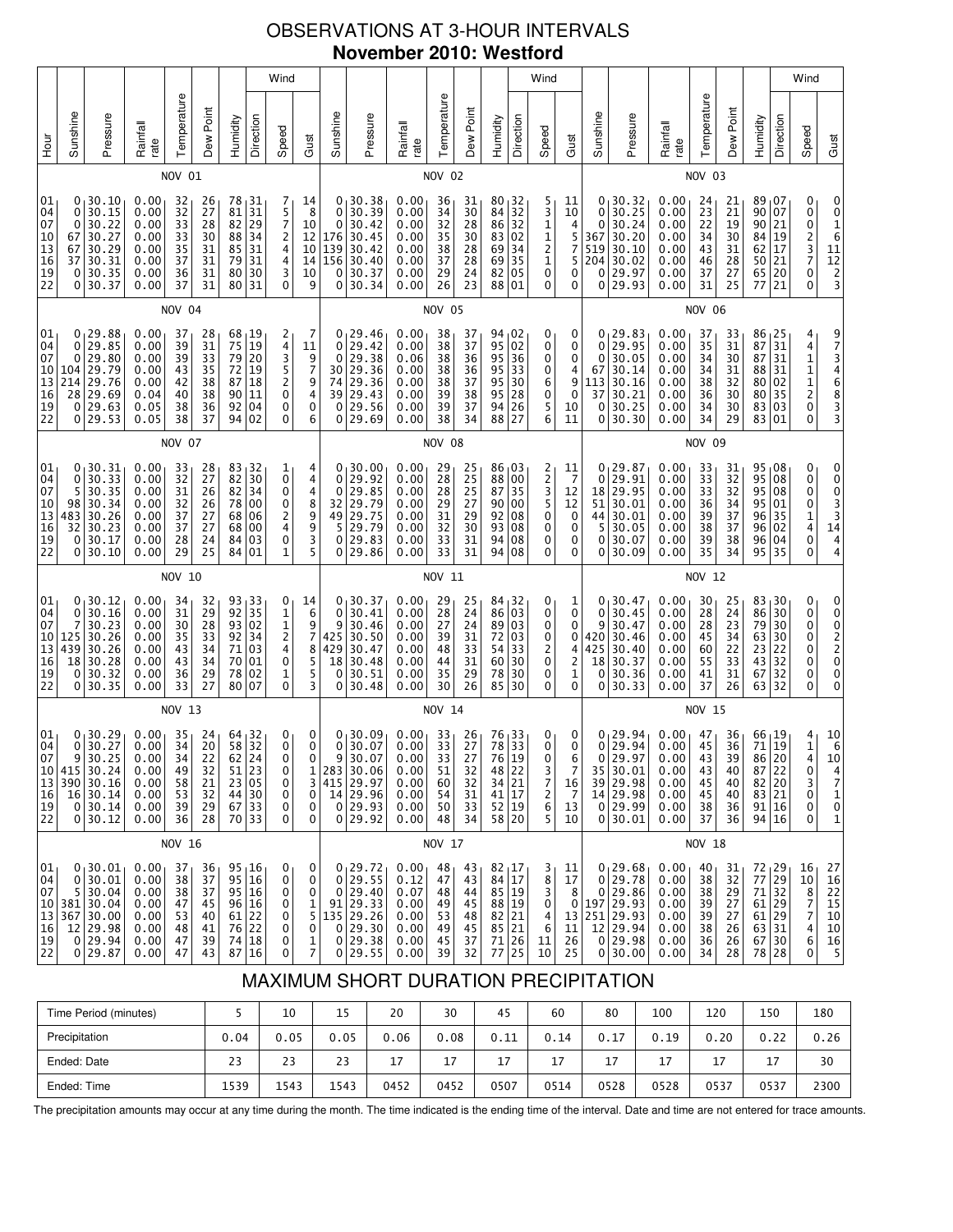## OBSERVATIONS AT 3-HOUR INTERVALS **November 2010: Westford**

|                                              |                                                      |                                                                          |                                                              |  |                                              |                                                           |                                                  |                                                           | Wind                                                                                        |                                                                                                 |                                                |                                                                            |                                                              |                                              |                                                           |                                                               | Wind                                                                                      |                                                                   |                                                   |                                             |                                                                                         |                                                              |                                              |                                              |                                                                       |                                   | Wind                                                                                                                 |                                                                                                           |
|----------------------------------------------|------------------------------------------------------|--------------------------------------------------------------------------|--------------------------------------------------------------|--|----------------------------------------------|-----------------------------------------------------------|--------------------------------------------------|-----------------------------------------------------------|---------------------------------------------------------------------------------------------|-------------------------------------------------------------------------------------------------|------------------------------------------------|----------------------------------------------------------------------------|--------------------------------------------------------------|----------------------------------------------|-----------------------------------------------------------|---------------------------------------------------------------|-------------------------------------------------------------------------------------------|-------------------------------------------------------------------|---------------------------------------------------|---------------------------------------------|-----------------------------------------------------------------------------------------|--------------------------------------------------------------|----------------------------------------------|----------------------------------------------|-----------------------------------------------------------------------|-----------------------------------|----------------------------------------------------------------------------------------------------------------------|-----------------------------------------------------------------------------------------------------------|
| ур<br>Д                                      | Sunshine                                             | Pressure                                                                 | Rainfall<br>rate                                             |  | Temperature                                  | Dew Point                                                 | Humidity                                         | Direction                                                 | Speed                                                                                       | Gust                                                                                            | Sunshine                                       | Pressure                                                                   | Rainfall<br>rate                                             | Temperature                                  | Dew Point                                                 | Humidity                                                      | Direction                                                                                 | Speed                                                             | Gust                                              | Sunshine                                    | Pressure                                                                                | Rainfall<br>rate                                             | Temperature                                  | Dew Point                                    | Humidity                                                              | Direction                         | Speed                                                                                                                | Gust                                                                                                      |
|                                              |                                                      |                                                                          |                                                              |  | NOV 19                                       |                                                           |                                                  |                                                           |                                                                                             |                                                                                                 |                                                |                                                                            |                                                              | <b>NOV 20</b>                                |                                                           |                                                               |                                                                                           |                                                                   |                                                   |                                             |                                                                                         |                                                              | NOV 21                                       |                                              |                                                                       |                                   |                                                                                                                      |                                                                                                           |
| 01<br>04<br>07<br>10<br>13<br>16<br>19<br>22 | 0<br>5<br>128<br>128<br>19<br>0<br>0                 | 0, 30.01<br>30.07<br>30.13<br>30.17<br>30.19<br>30.17<br>30.16<br>30.07  | 0.00<br>0.00<br>0.00<br>0.00<br>0.00<br>0.00<br>0.00<br>0.00 |  | 33<br>32<br>30<br>31<br>31<br>30<br>24<br>24 | 27<br>27<br>24<br>23<br>21<br>19<br>18<br>18              | 78, 30<br>81<br>79<br>74<br>65<br>64<br>80<br>78 | 34<br>31<br>32<br>31<br>28<br>31<br>20                    | 4<br>4<br>$\overline{2}$<br>$\overline{c}$<br>4<br>$\mathbf 0$<br>$\pmb{0}$<br>0            | 9<br>$\begin{array}{c} 11 \\ 7 \end{array}$<br>9<br>$\frac{9}{3}$<br>$\mathbf 0$<br>$\mathbf 1$ | 0<br>0<br>40<br>388<br>14<br>0                 | 0.30.00<br>29.89<br>29.84<br>29.84<br>29.92<br>30.05<br>30.19<br>0 30.29   | 0.00<br>0.00<br>0.00<br>0.00<br>0.00<br>0.00<br>0.00<br>0.00 | 30<br>33<br>34<br>38<br>43<br>37<br>31<br>26 | 21<br>23<br>26<br>30<br>25<br>19<br>20<br>15              | 68, 20<br>66<br>$\overline{70}$<br>72<br>49<br>48<br>62<br>65 | $\begin{array}{c} 20 \\ 21 \end{array}$<br>23<br>$\frac{32}{29}$<br>$\overline{33}$<br>00 | 3<br>10<br>9<br>6<br>5<br>12<br>4<br>$\mathbf 1$                  | 9<br>19<br>15<br>13<br>24<br>29<br>16<br>9        | 0<br>7<br>137<br>186<br>14<br>$\Omega$<br>0 | 0, 30.36<br>30.45<br>30.52<br>30.56<br>30.49<br>30.47<br>30.43<br>30.38                 | 0.00<br>0.00<br>0.00<br>0.00<br>0.00<br>0.00<br>0.00<br>0.00 | 25<br>23<br>20<br>25<br>28<br>28<br>27<br>28 | 15<br>14<br>14<br>14<br>14<br>15<br>16<br>17 | 67 <sub>1</sub> 35<br>68 34<br>77<br>62<br>57<br>57 06<br>63 06<br>64 | 03<br> 07<br>04<br>21             | 2<br>$_{0}^{0}$<br>$\mathbf 0$<br>0<br>0<br>0<br>0                                                                   | 661320<br>$\frac{1}{4}$                                                                                   |
|                                              | <b>NOV 22</b>                                        |                                                                          |                                                              |  |                                              |                                                           |                                                  |                                                           | <b>NOV 23</b>                                                                               |                                                                                                 |                                                |                                                                            |                                                              |                                              |                                                           |                                                               |                                                                                           |                                                                   | <b>NOV 24</b>                                     |                                             |                                                                                         |                                                              |                                              |                                              |                                                                       |                                   |                                                                                                                      |                                                                                                           |
| 01<br>04<br>07<br>10<br>13<br>16<br>19<br>22 | 0<br>0<br>0<br>32<br>35<br>$\Omega$<br>0<br>0        | 30.30<br>30.21<br>30.15<br>30.13<br>30.06<br>30.03<br>30.01<br>29.98     | 0.00<br>0.00<br>0.00<br>0.00<br>0.00<br>0.00<br>0.00<br>0.00 |  | 34<br>38<br>41<br>43<br>46<br>46<br>47<br>49 | 25<br>$\overline{28}$<br>34<br>37<br>41<br>44<br>46<br>47 | 70, 19<br>69<br>76<br>80<br>83<br>93<br>94<br>91 | $\overline{19}$<br>20<br>20<br>20<br>20<br>19<br>20       | 10<br>16<br>18<br>13<br>11<br>5<br>6<br>4                                                   | 20<br>31<br>28<br>28<br>24<br>18<br>15<br>10                                                    | 0<br>$\mathbf 0$<br>51<br>97<br>11<br>0        | 0, 29.92<br>29.86<br>29.79<br>29.69<br>29.63<br>29.62<br>29.67<br>0 29.77  | 0.00<br>0.00<br>0.00<br>0.00<br>0.00<br>0.04<br>0.00<br>0.00 | 50<br>50<br>51<br>53<br>53<br>52<br>48<br>40 | 48<br>49<br>49<br>48<br>50<br>48<br>33<br>28              | $91_120$<br>94<br>90<br>84<br>90<br>87<br>56<br>61            | $\overline{20}$<br>20<br>20<br>21<br>24<br>25<br>28                                       | 4<br>4<br>5<br>6<br>6<br>6<br>10<br>4                             | 10<br>11<br>11<br>17<br>16<br>17<br>19<br>16      | 0<br>0<br>366<br>380<br>12<br>$\Omega$<br>0 | 0, 29.82<br>29.91<br>30.01<br>30.09<br>30.08<br>30.14<br>30.19<br>30.21                 | 0.00<br>0.00<br>0.00<br>0.00<br>0.00<br>0.00<br>0.00<br>0.00 | 39<br>31<br>29<br>31<br>33<br>30<br>26<br>25 | 26<br>23<br>20<br>18<br>12<br>8<br>9<br>9    | $61_127$<br>71<br>69 31<br>58 <br>41<br>39 31<br>48 34<br>52          | $\overline{31}$<br>34<br>33<br>31 | $\begin{smallmatrix}8\8\end{smallmatrix}$<br>13<br>$\begin{array}{c} 7 \\ 9 \end{array}$<br>6<br>3<br>$\overline{7}$ | $\begin{array}{c} 14 \\ 20 \end{array}$<br>31<br>22<br>20<br>14<br>10<br>17                               |
|                                              |                                                      |                                                                          |                                                              |  | <b>NOV 25</b>                                |                                                           |                                                  |                                                           |                                                                                             |                                                                                                 |                                                |                                                                            |                                                              | <b>NOV 26</b>                                |                                                           |                                                               |                                                                                           |                                                                   |                                                   |                                             |                                                                                         |                                                              | <b>NOV 27</b>                                |                                              |                                                                       |                                   |                                                                                                                      |                                                                                                           |
| 01<br>04<br>07<br>10<br>13<br>16<br>19<br>22 | 0<br>0<br>148<br>144<br>5<br>0<br>0                  | 0, 30, 20<br>30.20<br>30.21<br>30.20<br>30.15<br>30.09<br>29.99<br>29.86 | 0.00<br>0.00<br>0.00<br>0.00<br>0.00<br>0.00<br>0.00<br>0.00 |  | 21<br>18<br>14<br>21<br>24<br>25<br>26<br>27 | 8<br>9<br>8<br>10<br>11<br>12<br>14<br>14                 | 66<br>78<br>62<br>56<br>58<br>60 07<br>59 08     | 58, 34<br>00<br>03<br>03<br>21<br>20                      | 2<br>0<br>$\mathbf 0$<br>0<br>0<br>0<br>0<br>$\mathbf 0$                                    | 6<br>$_0^3$<br>$\overline{\mathbf{4}}$<br>$\frac{4}{1}$<br>$\pmb{0}$<br>3                       | 0<br>0<br>81<br>0<br>0<br>0                    | 0, 29.72<br>29.54<br>29.40<br>84 29.47<br>29.49<br>29.53<br>29.53<br>29.50 | 0.00<br>0.06<br>0.00<br>0.00<br>0.00<br>0.00<br>0.00<br>0.00 | 30<br>33<br>33<br>39<br>37<br>32<br>30<br>31 | 14<br>29<br>31<br>36<br>22<br>20<br>20<br>21              | 53 20<br>86<br>91<br>89<br>54<br>59<br>64<br>67               | 18<br>20<br>23<br>$\begin{array}{c} 27 \\ 26 \end{array}$<br>26<br>19                     | 1<br>$\frac{2}{7}$<br>8<br>9<br>8<br>0<br>4                       | 8<br>11<br>15<br>16<br>20<br>18<br>10<br>13       | 0<br>0<br>394<br>128<br>11<br>$\mathbf{0}$  | 0 <sub>1</sub> 29.45<br>29.43<br>29.41<br>29.41<br>29.49<br>29.68<br>29.85<br>$0$ 29.94 | 0.00<br>0.00<br>0.00<br>0.00<br>0.00<br>0.00<br>0.00<br>0.00 | 30<br>31<br>30<br>31<br>27<br>26<br>23<br>22 | 21<br>23<br>21<br>24<br>23<br>17<br>14<br>14 | 69, 21<br>73 21<br>69<br>75 19<br>85 28<br>69<br>68 32<br>71 30       | 21<br>30                          | 4<br>8<br>9<br>$\begin{array}{c} 9 \\ 2 \\ 8 \end{array}$<br>10<br>$\overline{c}$                                    | 10<br>$\begin{array}{c} 13 \\ 23 \end{array}$<br>$\overline{2}2$<br>$\frac{1}{2}$<br>$\overline{20}$<br>9 |
|                                              |                                                      |                                                                          |                                                              |  | <b>NOV 28</b>                                |                                                           |                                                  |                                                           |                                                                                             |                                                                                                 |                                                |                                                                            |                                                              | <b>NOV 29</b>                                |                                                           |                                                               |                                                                                           |                                                                   |                                                   |                                             |                                                                                         |                                                              | <b>NOV 30</b>                                |                                              |                                                                       |                                   |                                                                                                                      |                                                                                                           |
| 01<br>04<br>07<br>10<br>13<br>16<br>19<br>22 | 0<br>0<br>$\Omega$<br>90<br>98<br>$\Omega$<br>0<br>0 | 30.01<br>30.10<br>30.16<br>30.21<br>30.23<br>30.28<br>30.33<br>30.36     | 0.00<br>0.00<br>0.00<br>0.00<br>0.00<br>0.00<br>0.00<br>0.00 |  | 18<br>23<br>23<br>27<br>31<br>31<br>30<br>32 | 11<br>15<br>15<br>18<br>21<br>22<br>23<br>25              | 74<br>71<br>74<br>69<br>68<br>71<br>75<br>75     | 33<br>$\overline{20}$<br>21<br>20<br>21<br>21<br>17<br>19 | 0<br>$\overline{2}$<br>$\overline{4}$<br>$\frac{5}{6}$<br>3<br>$\mathbf{1}$<br>$\mathbf{1}$ | $\begin{array}{c} 2 \\ 6 \end{array}$<br>10<br>10<br>13<br>6<br>3<br>4                          | 0<br>$\mathbf 0$<br>294<br>213<br>12<br>0<br>0 | 0, 30.39<br>30.44<br>30.48<br>30.51<br>30.46<br>30.45<br>30.43<br>30.41    | 0.00<br>0.00<br>0.00<br>0.00<br>0.00<br>0.00<br>0.00<br>0.00 | 32<br>32<br>32<br>38<br>41<br>37<br>31<br>36 | 26<br>$\overline{25}$<br>25<br>28<br>28<br>27<br>25<br>26 | 77<br>78<br>78<br>67<br>60<br>67<br>79<br>68                  | 20<br>$\overline{20}$<br>28<br>23<br>20<br>20<br>20<br>20                                 | 0<br>$\mathsf{2}$<br>$\mathbf{1}$<br>$\frac{1}{4}$<br>0<br>0<br>3 | 2<br>4<br>2<br>4<br>$\overline{7}$<br>2<br>2<br>7 | 0<br>0<br>0<br>137<br>100<br>0<br>0<br>0    | 30.40<br>30.36<br>30.34<br>30.31<br>30.24<br>30.19<br>30.16<br>30.09                    | 0.00<br>0.00<br>0.00<br>0.00<br>0.00<br>0.00<br>0.07<br>0.06 | 33<br>35<br>36<br>42<br>45<br>41<br>41<br>42 | 25<br>25<br>26<br>32<br>35<br>38<br>38<br>40 | 72, 21<br>66 17<br>69 16<br>67<br>67 18<br>86<br>88<br>92             | 17<br>17<br>17<br>18              | 1<br>$\frac{4}{2}$<br>76<br>5<br>$\overline{7}$<br>6                                                                 | $\begin{array}{c} 6 \\ 9 \\ 12 \end{array}$<br>$\begin{array}{c} 14 \\ 15 \end{array}$<br>12<br>12<br>22  |
|                                              |                                                      |                                                                          |                                                              |  |                                              |                                                           |                                                  |                                                           |                                                                                             |                                                                                                 |                                                |                                                                            |                                                              |                                              |                                                           |                                                               |                                                                                           |                                                                   |                                                   |                                             |                                                                                         |                                                              |                                              |                                              |                                                                       |                                   |                                                                                                                      |                                                                                                           |

### NOTES:

Units are: Temperature=°F, Wind=mph, Pressure=Inches Hg, Precipitation=inches.

Wind Direction: Directions are those from which the wind is blowing, indicated in tens of degrees<br>from true north: i.e., 09 for East, 18 for South, 27 for West, and 00 or 36 for North.<br>Wind Speed: The observed one-minute a

Wind Gust: The maximum instantaneous wind speed for the 10-minute period preceding the observation Rainfall Rate: The instantaneous rainfall rate at the time of observation, calculated by timing

consecutive 0.01" pulses from the electronic rain gauge and interpolating this rate for one hour.

# WEATHER NOTES SUMMARY BY HOUR

|    |                                              |                                           |                                                                              | Averages                                     |                                              |                                              |                                                      | Resultant                                    | Wind                                                 |
|----|----------------------------------------------|-------------------------------------------|------------------------------------------------------------------------------|----------------------------------------------|----------------------------------------------|----------------------------------------------|------------------------------------------------------|----------------------------------------------|------------------------------------------------------|
| n. | Hour                                         | Sunshine                                  | Pressure                                                                     | Temperature                                  | Dew Point                                    | Humidity                                     | Wind Speed                                           | Direction                                    | Speed                                                |
|    | 01<br>04<br>07<br>10<br>13<br>16<br>19<br>22 | 0<br>0<br>3<br>176<br>219<br>25<br>0<br>0 | 30.048<br>30.042<br>30.049<br>30.058<br>30.031<br>30.041<br>30.057<br>30.056 | 33<br>33<br>33<br>38<br>41<br>39<br>35<br>34 | 27<br>27<br>27<br>30<br>30<br>30<br>28<br>27 | 77<br>80<br>81<br>76<br>67<br>69<br>75<br>77 | 2.8<br>3.4<br>3.3<br>3.0<br>3.6<br>2.9<br>2.5<br>1.8 | 26<br>23<br>24<br>23<br>26<br>27<br>27<br>25 | 1.6<br>1.8<br>2.0<br>1.7<br>1.9<br>1.7<br>1.5<br>1.1 |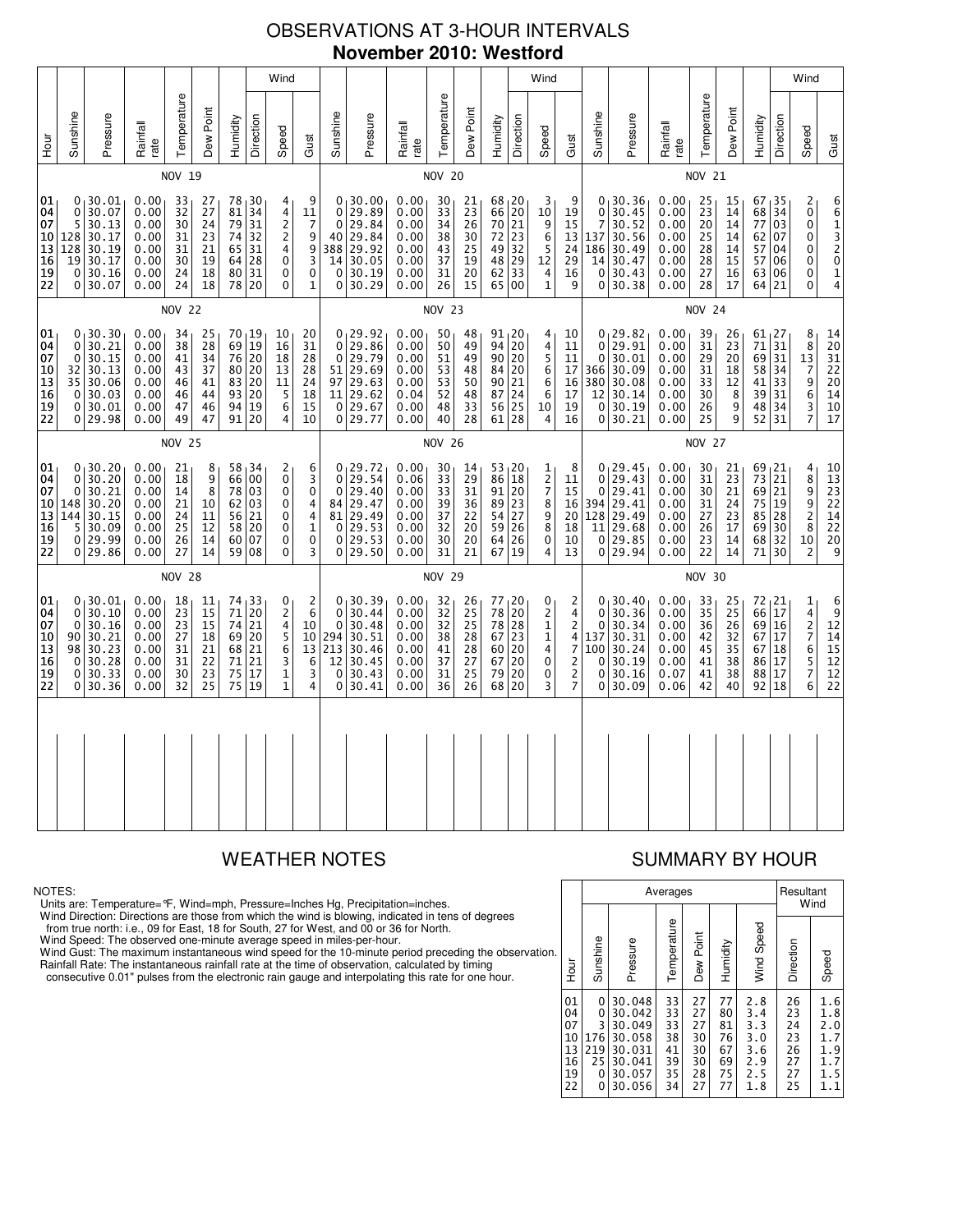### HOURLY PRECIPITATION (Water Equivalent) **November 2010: Westford**

| Date                                                      |                                                                 |    |      |                                                                                                                                                                                                                                                                                                                                                              |      | A.M. Hour Ending at                                                |                                 |    |      |      |                     | P.M. Hour Ending at |                |    |           |      |                          |    |    |      |                                                        |    |    |    |                                                            |
|-----------------------------------------------------------|-----------------------------------------------------------------|----|------|--------------------------------------------------------------------------------------------------------------------------------------------------------------------------------------------------------------------------------------------------------------------------------------------------------------------------------------------------------------|------|--------------------------------------------------------------------|---------------------------------|----|------|------|---------------------|---------------------|----------------|----|-----------|------|--------------------------|----|----|------|--------------------------------------------------------|----|----|----|------------------------------------------------------------|
|                                                           | 01                                                              | 02 | 03   | 04                                                                                                                                                                                                                                                                                                                                                           | 05   | 06                                                                 | 07                              | 08 | 09   | 10   | 11                  | 12                  | 01             | 02 | 03        | 04   | 05                       | 06 | 07 | 08   | 09                                                     | 10 | 11 | 12 | Date                                                       |
| 01<br>02<br>03<br>04                                      | 05 0.04 0.01 0.02                                               |    |      |                                                                                                                                                                                                                                                                                                                                                              |      |                                                                    |                                 |    |      |      |                     |                     | 0.02 0.01 0.01 |    |           | 0.01 |                          |    |    |      | $0.04 0.04 0.03 0.04 0.06 0.05 0.05 0.05 0.05 0.05$    |    |    |    | $\begin{bmatrix} 01 \\ 02 \\ 03 \\ 04 \\ 05 \end{bmatrix}$ |
| $\begin{array}{c} 06 \\ 07 \end{array}$<br>10             | $\begin{array}{c c} 08 & 0.01 & 0.02 & 0.01 & 0.01 \end{array}$ |    |      |                                                                                                                                                                                                                                                                                                                                                              |      |                                                                    | $0.01$ 0.01 0.03 0.02 0.02 0.02 |    |      | 0.01 | 0.01 0.02 0.08 0.01 |                     | 0.01           |    |           |      |                          |    |    | 0.01 |                                                        |    |    |    | 06<br>07<br>08<br>09<br>09<br>10                           |
| $\begin{array}{c} 11 \\ 12 \\ 13 \\ 14 \end{array}$<br>15 |                                                                 |    |      |                                                                                                                                                                                                                                                                                                                                                              |      |                                                                    | $0.04 \, 0.01 \, 0.01$          |    | 0.01 |      |                     |                     |                |    |           |      |                          |    |    |      |                                                        |    |    |    | 11<br>12<br>13<br>14<br>15                                 |
| 16<br>17<br>18<br>19<br>19<br>20                          |                                                                 |    |      |                                                                                                                                                                                                                                                                                                                                                              |      | $0.04 \mid 0.11 \mid 0.09 \mid 0.04 \mid 0.02 \mid 0.04 \mid 0.01$ |                                 |    |      |      |                     | 0.02                |                |    | 0.03 0.02 |      |                          |    |    |      | $0.01$ 0.02 0.03 0.02<br>0.02 0.01 0.01                |    |    |    | 16<br>17<br>18<br>19<br>19<br>20                           |
| 21<br>22<br>23<br>24<br>24<br>25                          |                                                                 |    | 0.01 |                                                                                                                                                                                                                                                                                                                                                              | 0.01 |                                                                    | 0.01<br>0.01                    |    |      |      |                     | $0.01$ 0.08         |                |    |           | 0.05 | 0.05 0.02 0.02 0.08 0.02 |    |    |      |                                                        |    |    |    | 21<br>22<br>23<br>24<br>24<br>25                           |
| 26<br>27<br>28<br>29<br>30                                |                                                                 |    |      | 0.01 0.04 0.02 0.06 0.01                                                                                                                                                                                                                                                                                                                                     |      |                                                                    |                                 |    |      |      | 0.01                | 0.01                |                |    |           |      |                          |    |    |      | $0.03 0.02 0.04 0.02 0.04 0.06 0.09 0.05 0.11 0.07 30$ |    |    |    | 26<br>27<br>28<br>29                                       |
|                                                           |                                                                 |    |      | Sum $\vert 0.05 \vert 0.03 \vert 0.05 \vert 0.09 \vert 0.15 \vert 0.24 \vert 0.15 \vert 0.12 \vert 0.10 \vert 0.06 \vert 0.08 \vert 0.26 \vert 0.06 \vert 0.02 \vert 0.16 \vert 0.17 \vert 0.11 \vert 0.17 \vert 0.12 \vert 0.15 \vert 0.17 \vert 0.19 \vert 0.19 \vert 0.19 \vert 0.18 \vert 0.12 \vert 0.19 \vert 0.19 \vert 0.19 \vert 0.19 \vert 0.19 \$ |      |                                                                    |                                 |    |      |      |                     |                     |                |    |           |      |                          |    |    |      |                                                        |    |    |    |                                                            |

During a frozen precipitation event, hourly precipitation totals may not be recorded. In this case, daily amounts are typically entered in the last column (hour ending at 12 A.M.)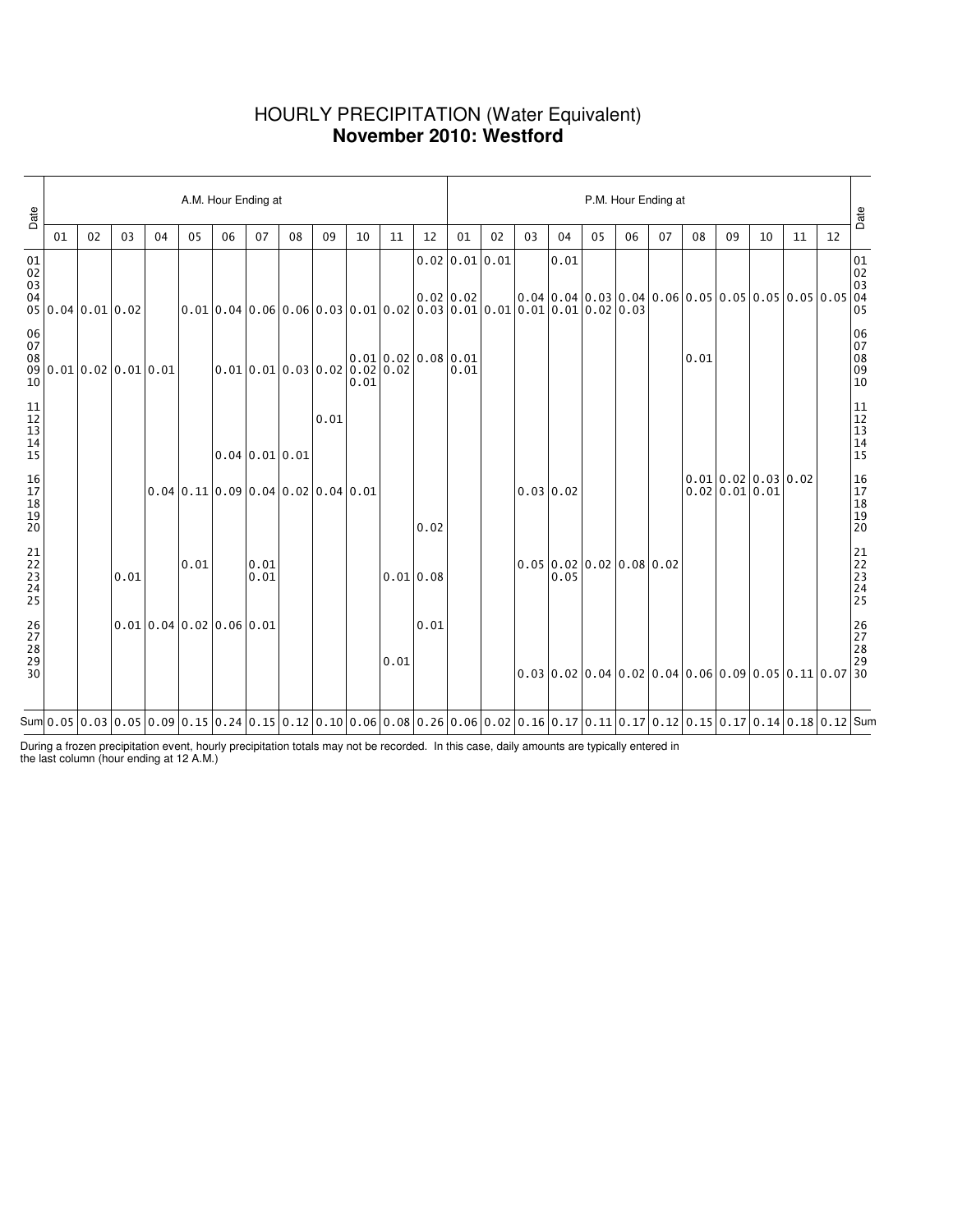### HOUR-BY-HOUR DATA **November 2010: Westford**